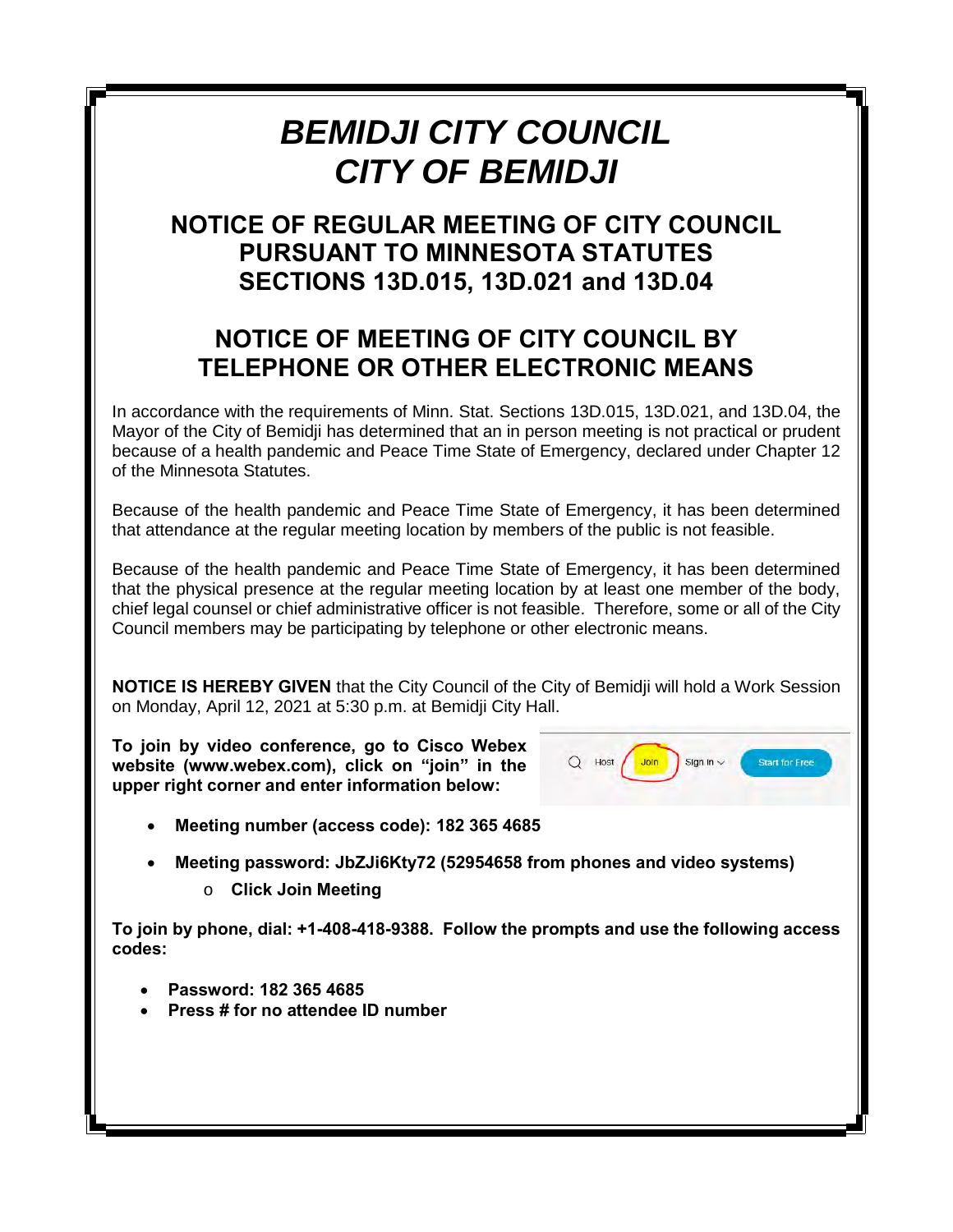#### *BEMIDJI CITY COUNCIL*

*Work Session Agenda* **Monday, April 12, 2021**

**City Hall 317 4th Street NW 5:30 P.M.**



- 1. CALL TO ORDER / ROLL CALL
- 2. 2020 FINANCIAL REVIEW
- 3. CITY REFUSE CONTRACT DISCUSSION
- 4. ADJOURNMENT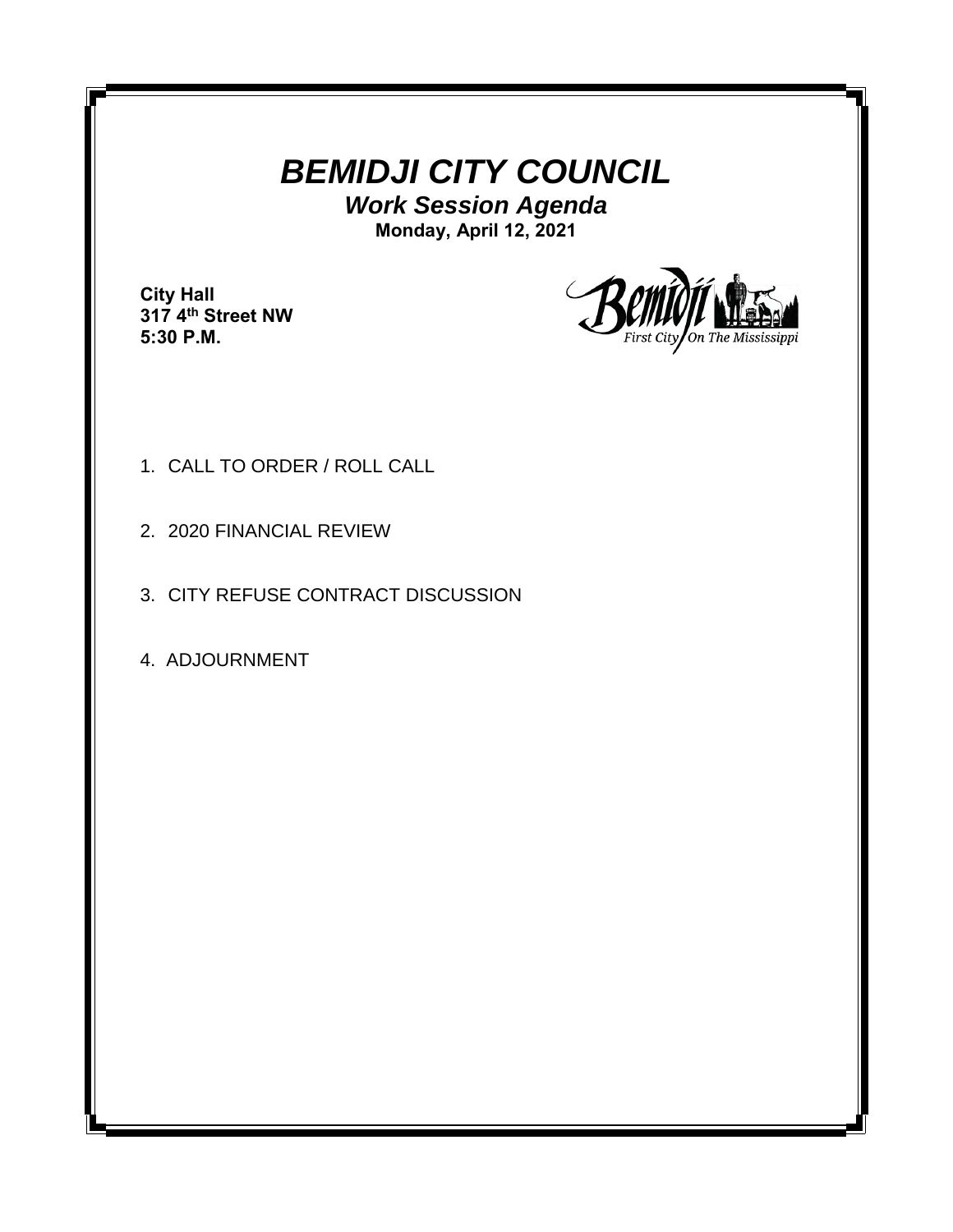# **2020 Financial Results**

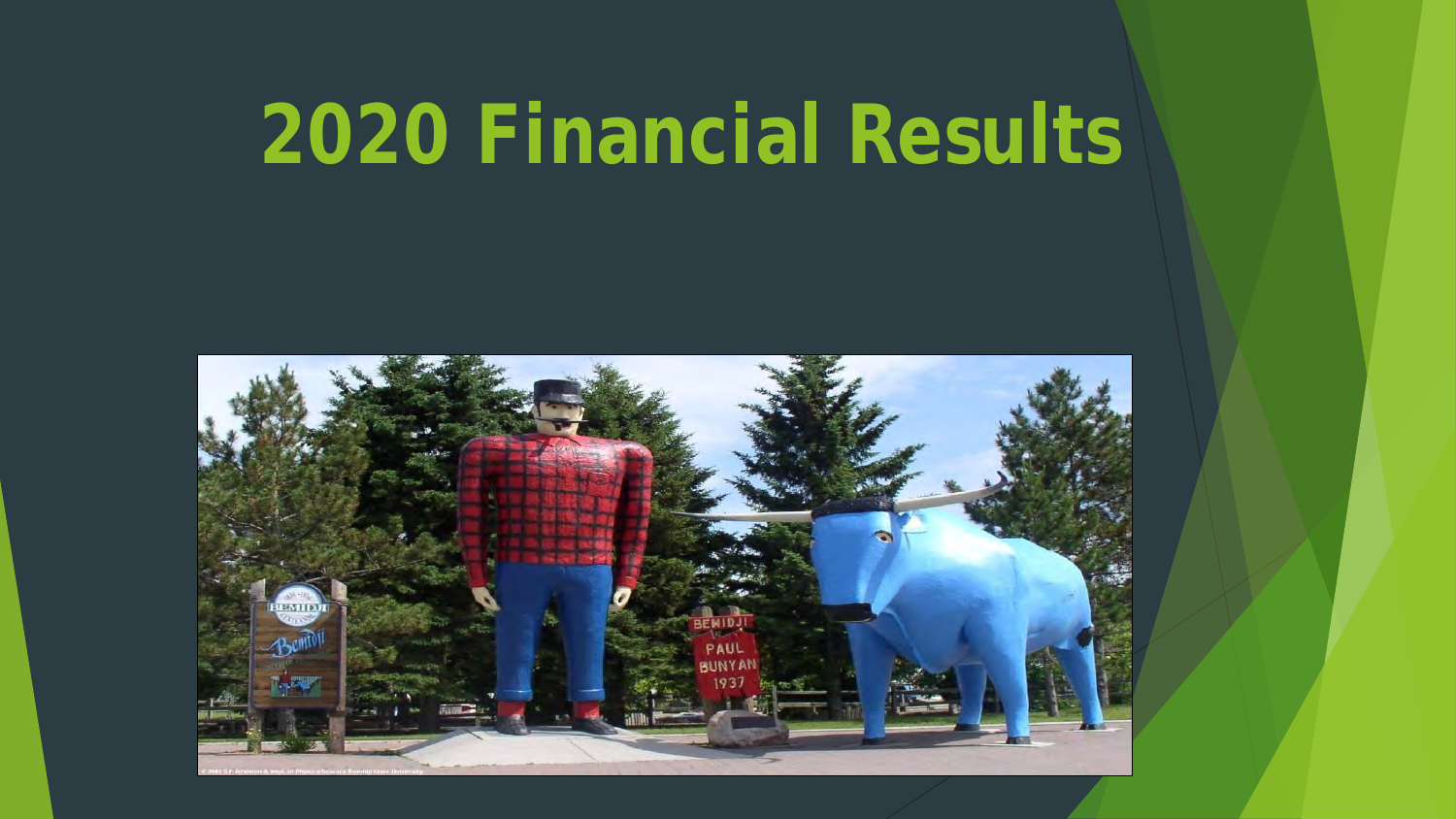# **Introduction**

Meeting purpose

- Review 2020 City financial activity
- Designate fund balance
- Discuss cash and debt positions
- **Significant amount of information to cover** 
	- Encourage Council to call staff to discuss questions prior to work session
	- $\blacktriangleright$  Takes time to get comfortable and familiar with financial data and terminology
	- Future spending decisions discussed during budget process starting in May
- City finances/budget process include many acronyms and terminology
	- Will do my best to remember to explain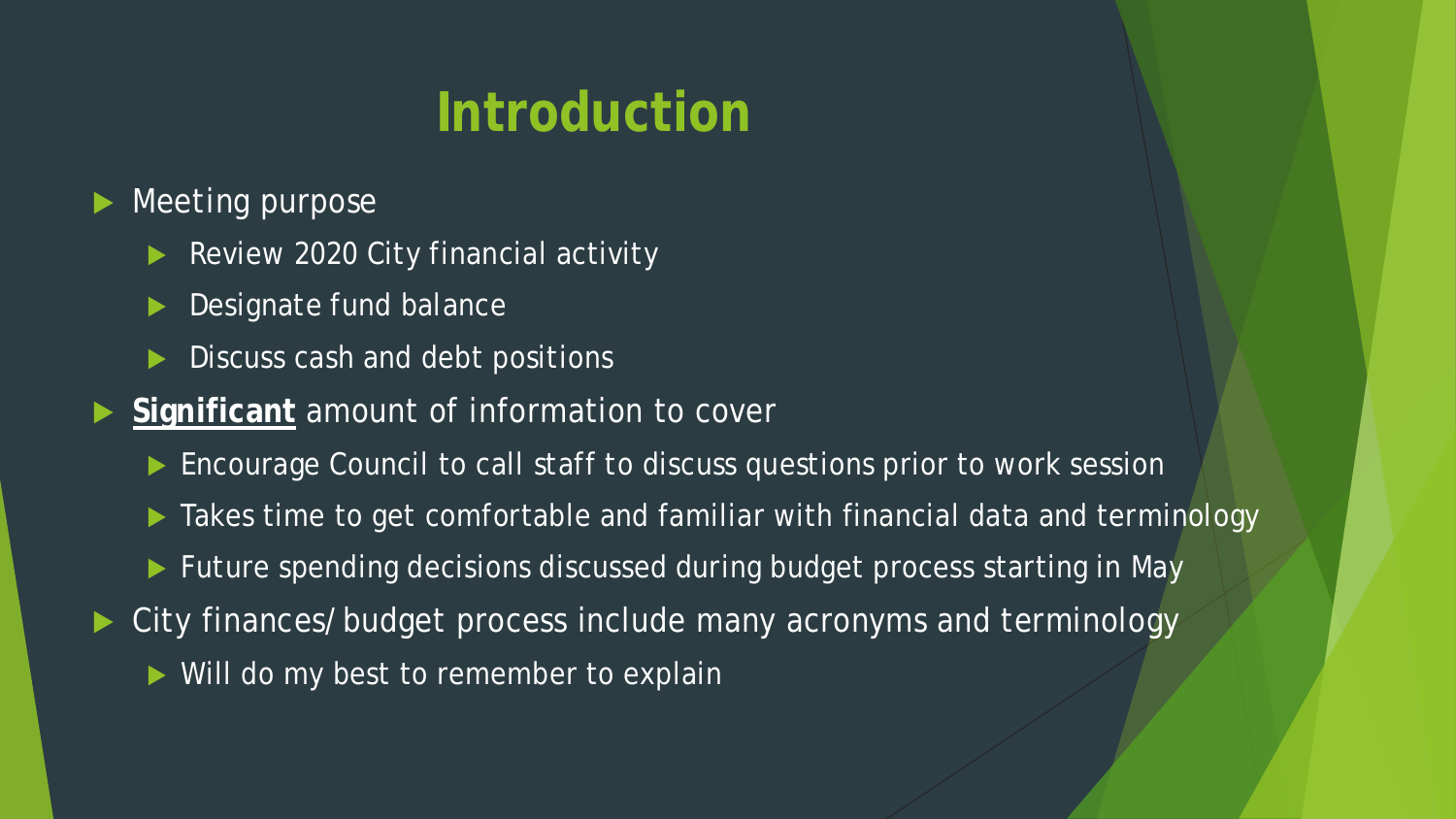## **City Fund Summary – 32 Funds**

**General** (1)– largest fund consisting of City "*basic operations" –* **36%**

- ▶ Gov't Services council, admin, legal, finance, technology, assessing
- ▶ Public Safety police and fire
- ▶ Public Works GIS, engineering, streets
- Parks & Recreation including library
- ▶ Misc transfers including Sanford Center, contingencies, Econ Development

**Special Revenue** (18)– activities restricted to "*specific purposes" –* **12%**

- ▶ Building/Rental, Arena, Construction projects
- ▶ Joint Planning Board (JPB), Carnegie Library, Revolving Loan Fund (RLF)
- ▶ Public, Education & Gov't (PEG) Fee, Parking Development, Grants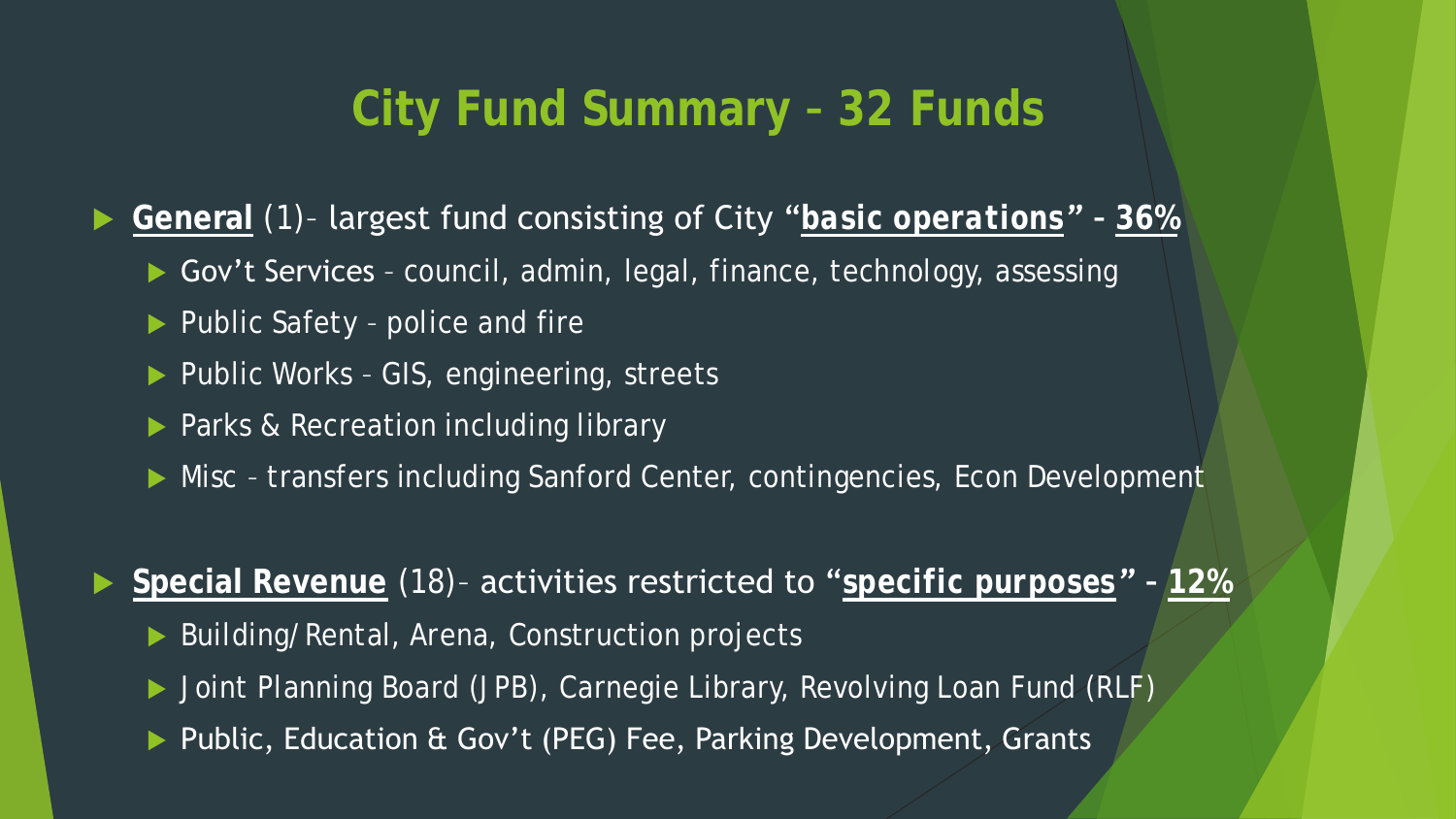# **City Fund Summary - Continued**

▶ Debt Service (8) - bond issuance and pymts related to "*long term debt*" - 5%

- Public Works Bldg
- South Shore Land
- Bureau of Criminal Apprehension (BCA) Bldg
- ▶ Tax Increment "Pay as You Go" Debt 1 current active district
- **Energy Savings**
- ▶ Does not include Enterprise Debt (Sanford Center, Liquor & Utilities)

**Enterprise** (5) - activities "*operating like a business" –* **47%**

- ▶ Utilities water/sewer/refuse/storm water
- ▶ Liquor two store locations
- ▶ Sanford Center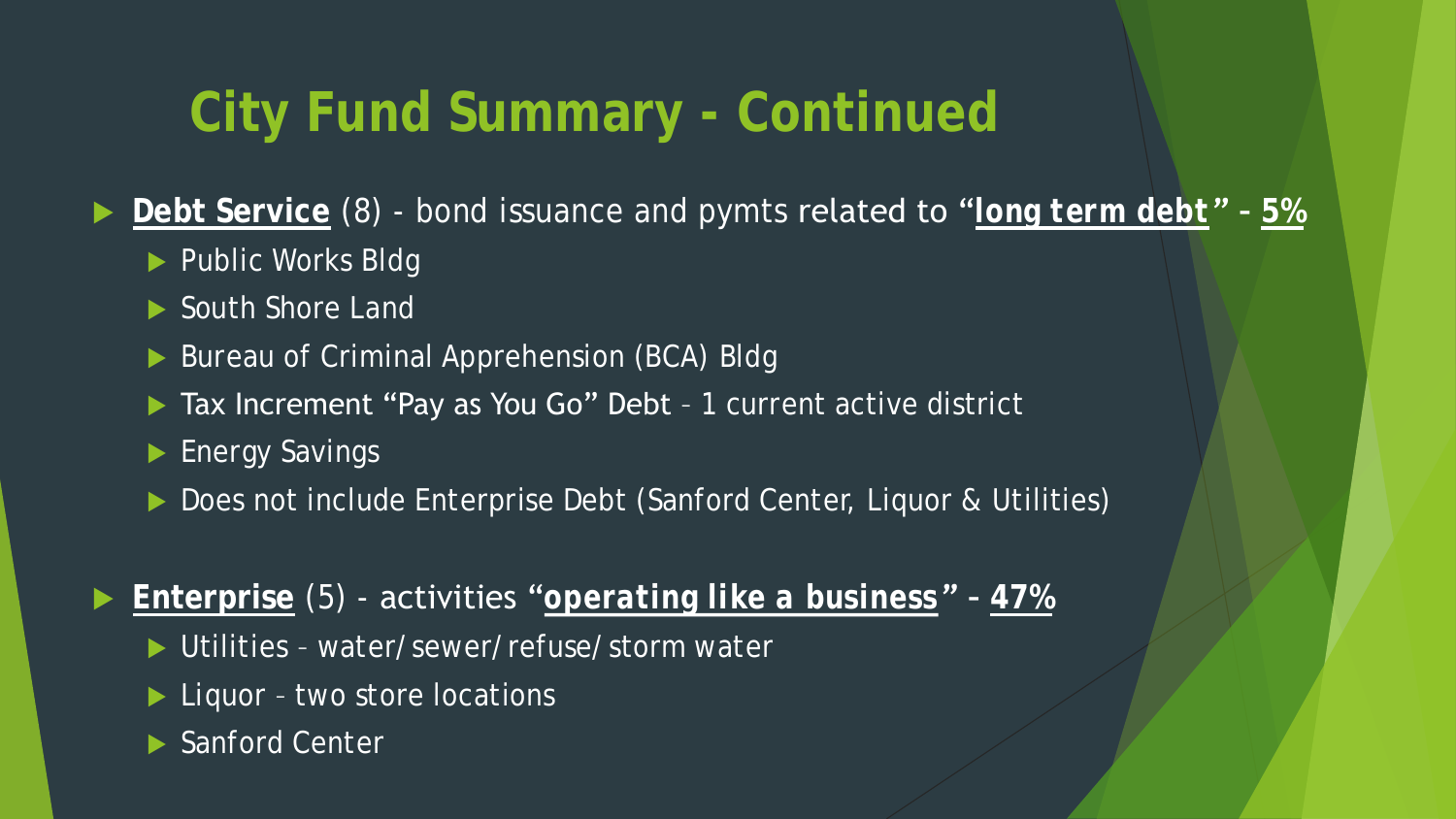# **General Fund**

### $\blacktriangleright$  Exhibit # 1

### Surplus - \$1.1 million

- Revenue greater than expenses expected result
- Why? COVID Funds \$1.2 million
	- ▶ \$115,000 spent on PPE & technology equipment
	- ▶ Balance spent on staff time redirected to performing COVID tasks
		- Staff time was already budgeted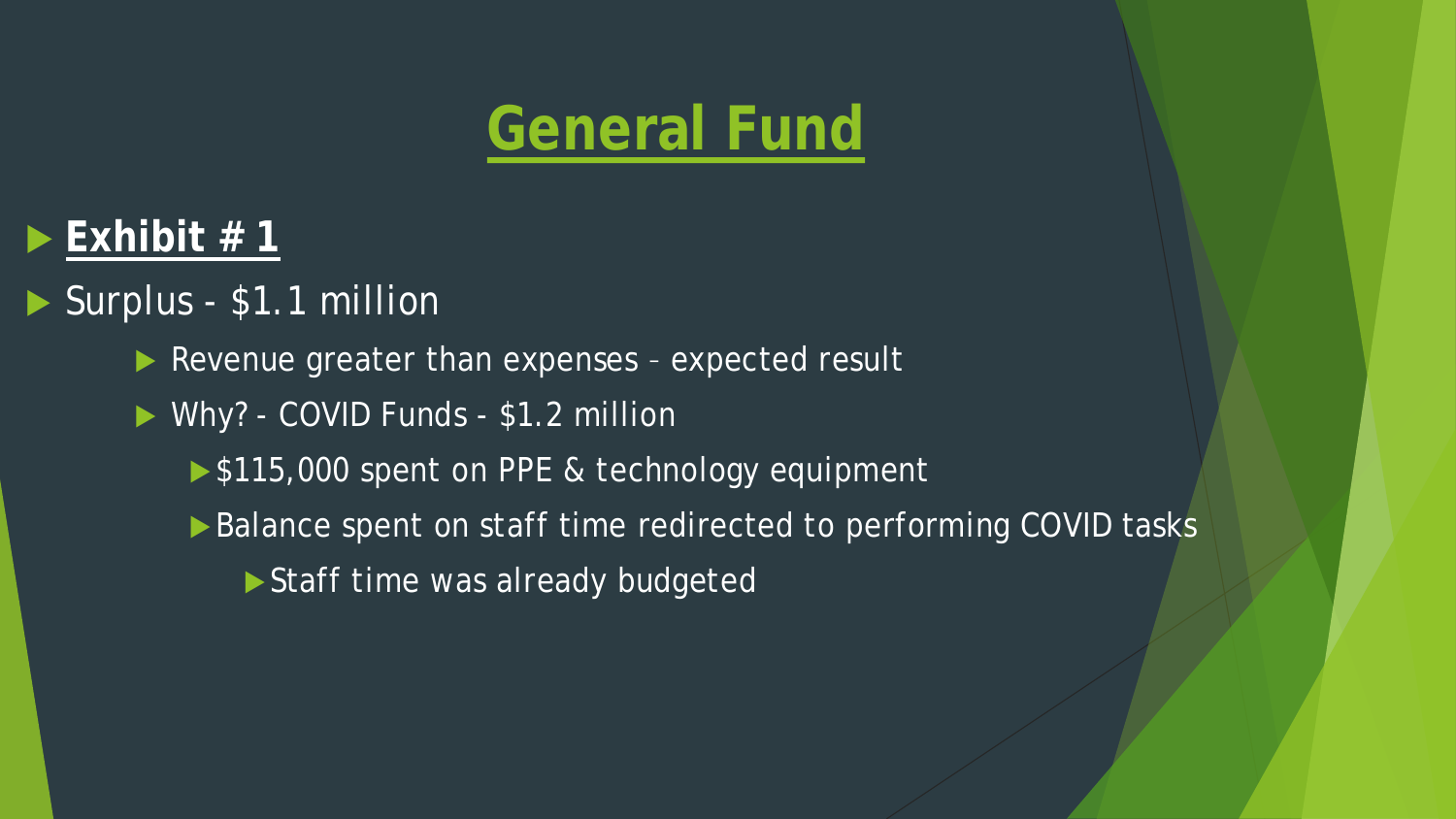**General Fund Compared to budget**

**Revenue under budget by \$124,000 – (.9%)**

- ▶ \$60,000 Business licenses lower refund of liquor licenses
- ▶ \$83,000 Franchise fees lower gas & electric fees weather
- ▶ \$26,000 Interest earnings lower rates
- ▶ \$11,000 Property taxes increase in delinquency
- ▶ \$(59,000) higher allocation of engineering project time
- **Expenses lower than budget by \$5,000 – (.04%)**

### ▶ Concerns

- Non-personnel operating budgets haven't increased since 2016
- ▶ Technology cost increases more computers/licensing/maint
- ▶ Staffing Asst City Manager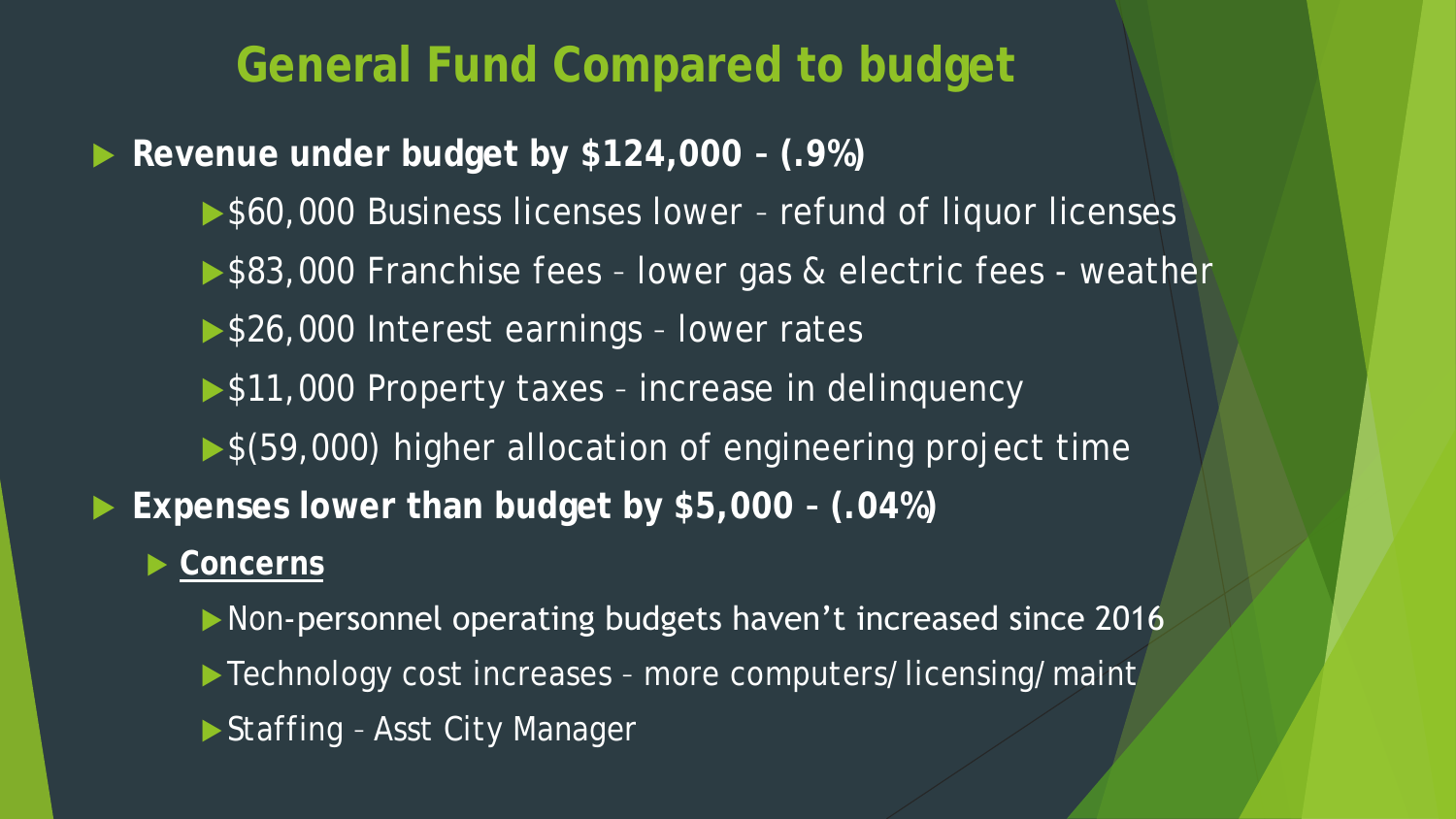# **General Fund Continued**

▶ Majority of revenue (63%) from Property Tax and Local Govt Aid (LGA)

- Received 2X a year in July and December
- Need "fund balance" to pay bills (cash flow savings account)
- ▶ City Fund Balance Policy states
	- **"City will strive to maintain a fund balance equal to 50% of subsequent year budget"**
- **Primary purpose of fund balance is cash flow but does not require 50%** 
	- Internal financing of fire ladder truck and Nymore Fire Station are examples – saves thousands \$\$ in interest costs
	- Emergencies, natural disasters and unanticipated expenses are other reasons to maintain fund balance level
	- Impacts City bond rating and interest rates on bonds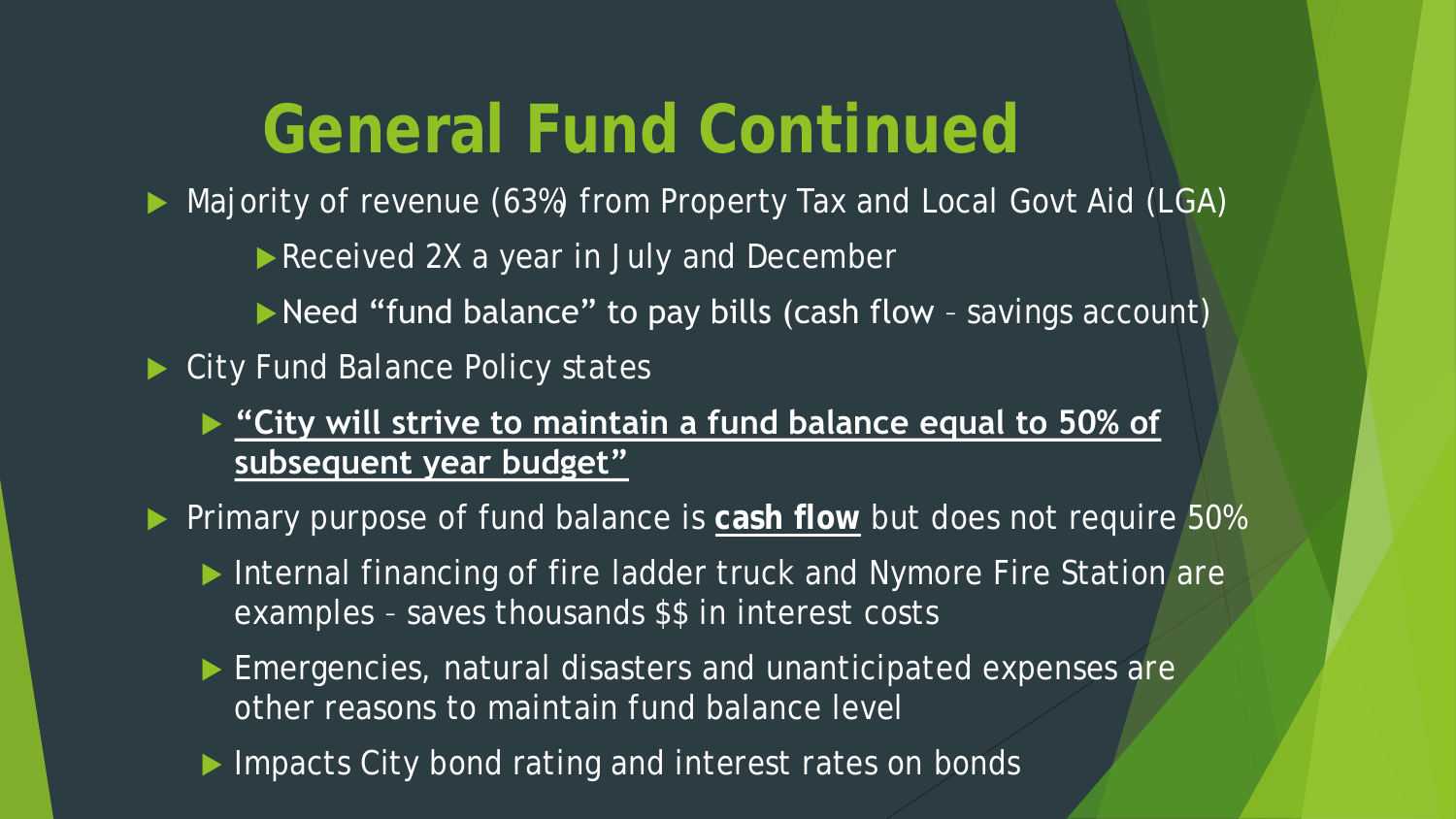**2020 General Fund Surplus** Recommended use of 2020 surplus - \$1.1 million **Fund balance allocation** ▶ \$450,585 to designated fund balance In accordance with City policy of 50% ▶ \$642,424 available for other purposes Staff recommend applying to South Shore bonds **Frees up future tax levy dollars** Decide use(s) during budget process - May Questions?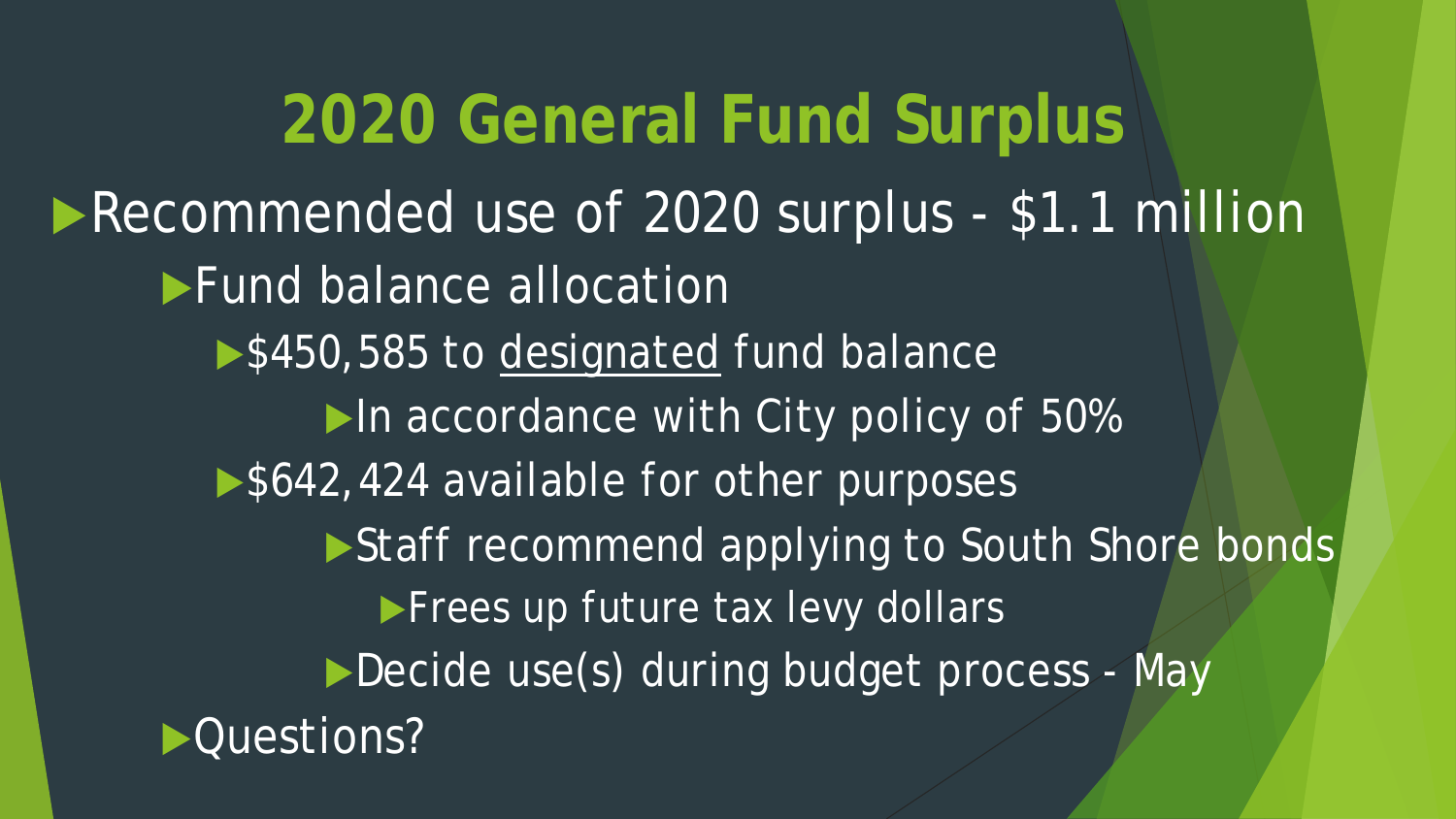# **City Wide Perspective – Exhibit # 2**

Summary of all 32 City Funds Expenses exceeded revenue by \$4.5 million General Fund @ \$1.1 million surplus Debt Service @ \$2.2 million deficit - planned ▶ Bond payments of \$4.8 million Jan 2020 ▶ 2019 refinance and paid off higher interest rate debt in 2020 Water/Sewer deficit @ \$3.8 million - planned Water plant construction paid with debt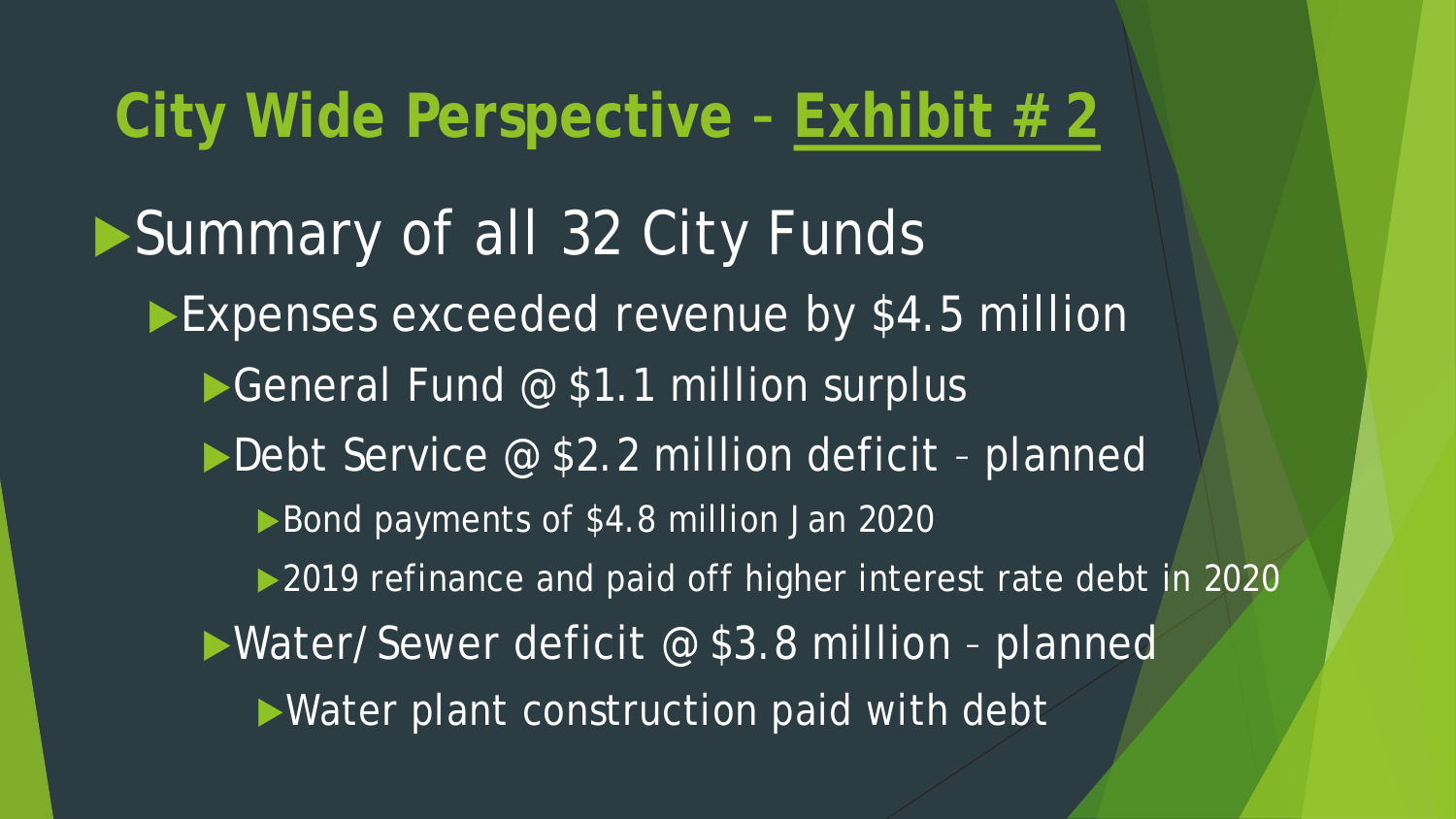# **City Wide Perspective - Continued Special Revenue Funds**

- ▶ Specific purposes with designated revenue stream
- $\blacktriangleright$  Timing of revenue and expenses often don't coincide
- Expenses > Revenue by \$400K because:
	- Planned spending of construction reserves on
		- Annual street reconstruction project
		- Industrial Park Street Lights
		- South Shore "drop off" street project
	- Made four revolving loan funds totaling \$150K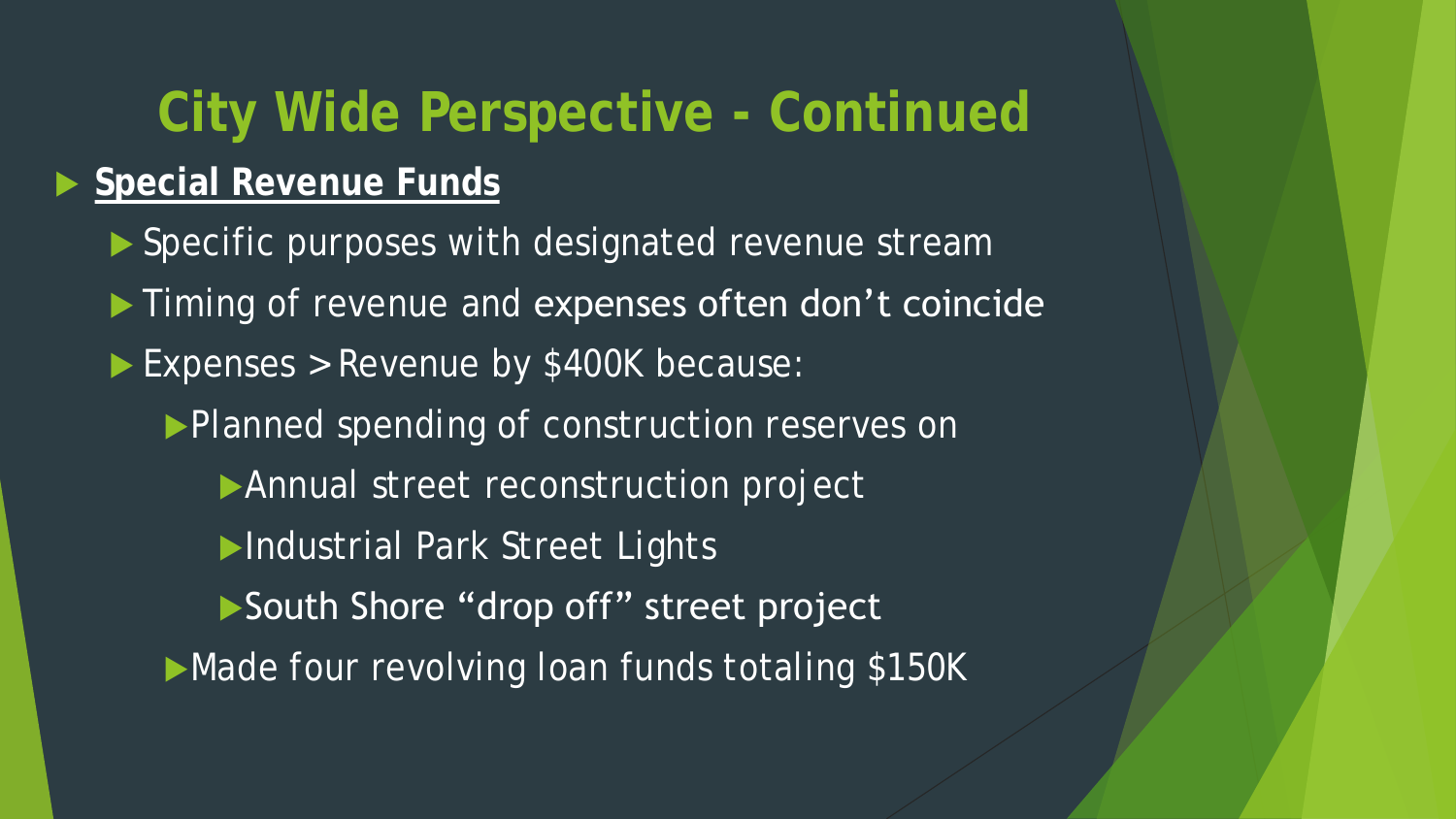## **City Wide Perspective - Continued**

### **Construction Fund**

**Proceeds rec'd from** special assessments on street projects

- ▶ Cash balance \$1.2 million
	- ▶ \$350,000 dedicated by Council for future parking needs
- **Exhibit 4** lists unfunded street projects totaling \$2 million

Doesn't include parking commitment

Tourist Information Center improvements, Depot, other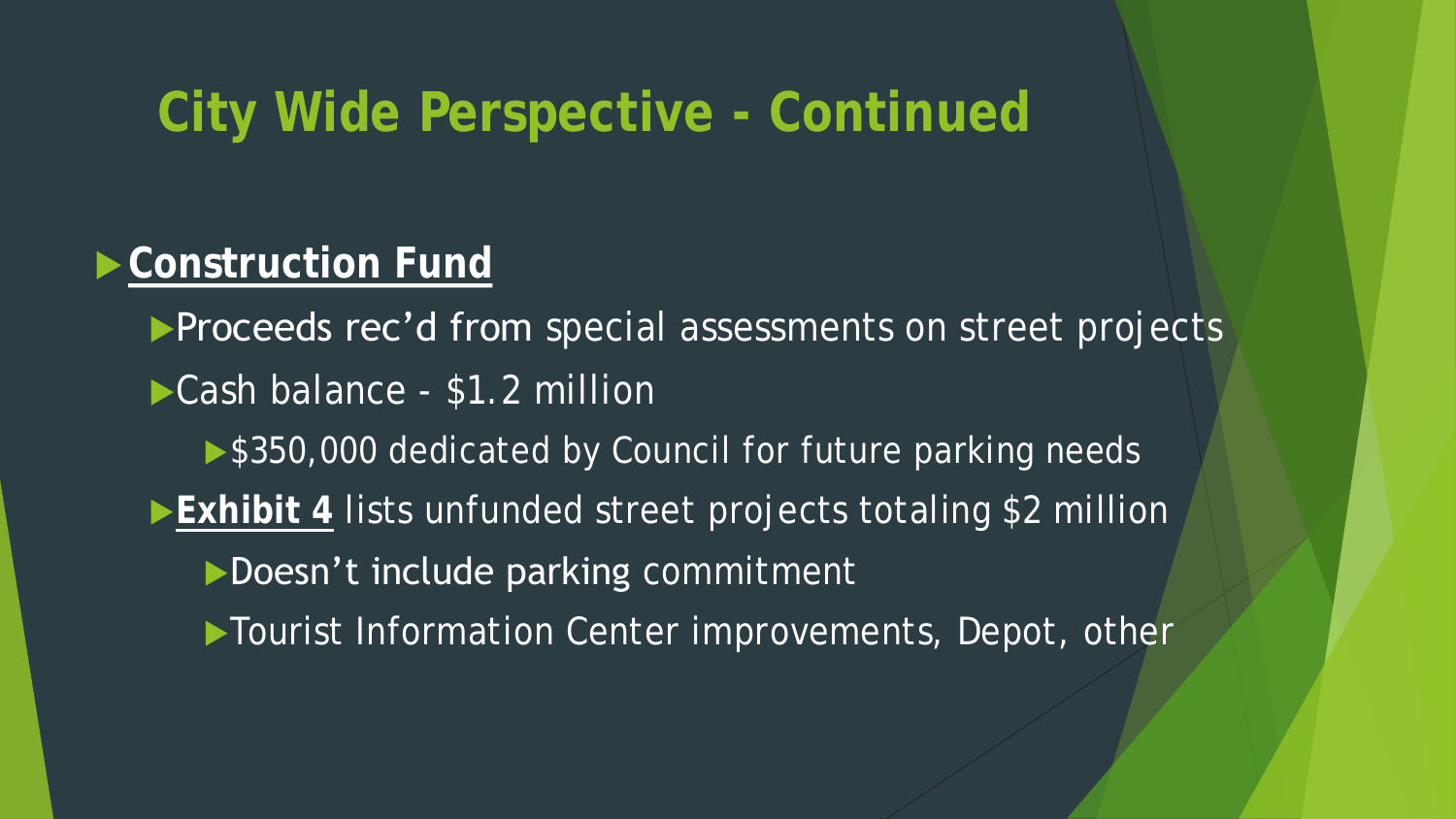# **City Wide Perspective - Continued**

### **Debt Service Funds**

Tracks bond issuance and expenditures except enterprise fund debt Expenses > Revenue due to bond activity discussed on previous slide ▶ South Shore Land bonds - outstanding balance \$1.2 million ▶ Paid off in 2023 but tax levy may be required beyond Because fund has negative cash balance at this time Why? - Land has not sold at price or pace as projected Depends on timing and amount of future land sales - Moberg lots ▶ 95% of debt has non-property tax sources of repayment ▶ Concerns - None other than land bond issue above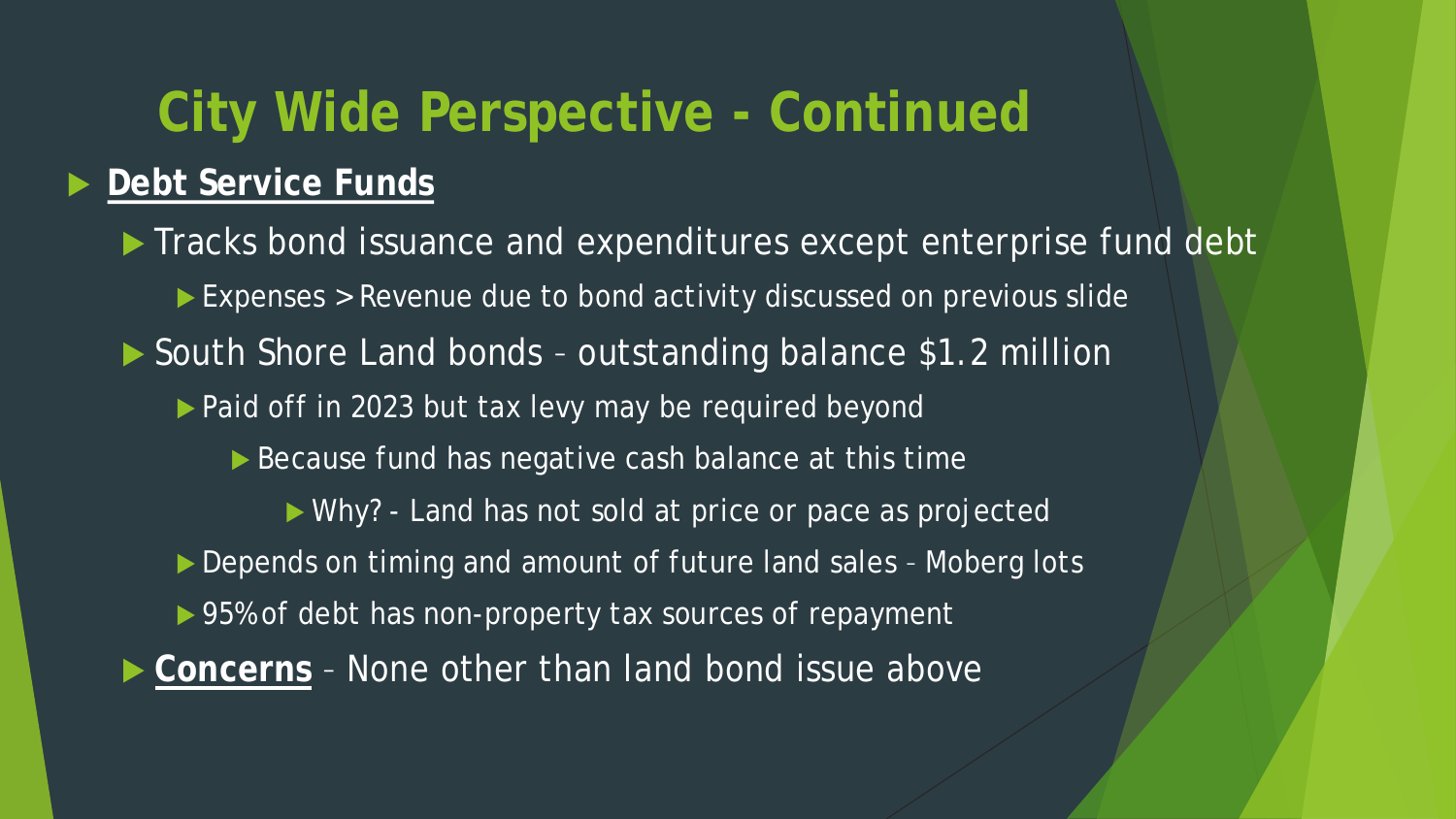## **City Total Debt Summary**

| <b>General Obligation Debt</b>   | Amount Due                | Maturity Date |
|----------------------------------|---------------------------|---------------|
| ▶ Public Works Bldg              | \$1,840,000               | 02/01/2028    |
| South Shore Land                 | \$1,185,000               | 02/01/2023    |
| Energy Savings Lease             | \$1,763,474               | 08/27/2034    |
| Revenue Bonds (Enterprise Funds) |                           |               |
| ▶ Water/Sewer Refinancing        | \$3,015,000               | 02/01/2032    |
| ▶ Water Treatment Plant          | \$3,875,000               | 02/01/2031    |
| Sanford Center Refinancing       | \$44,800,000              | 02/01/2041    |
| Liquor Store                     | \$3,370,000               | 02/01/2038    |
| BCA Lab (Rented by State of MN)  | $\overline{600,000}$<br>5 | 12/01/2021    |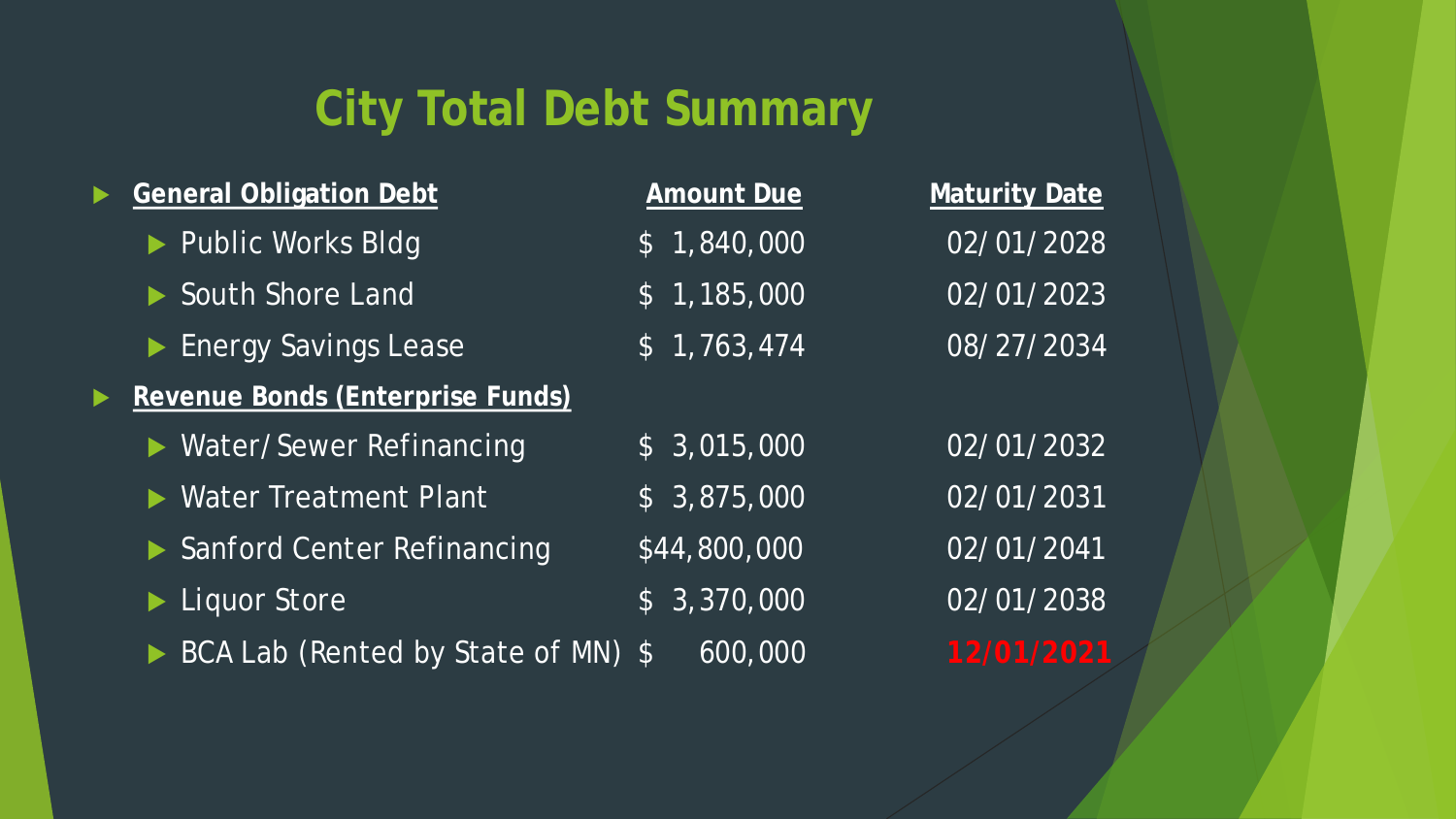# **City Wide Perspective - Continued**

### **Enterprise Funds**

 Water/Waste Water/Storm water/Refuse/Liquor/Sanford Center (SC) ▶ Funds normally show surplus unless large capital expenditures ▶ \$3.8 million deficit - water plant construction with debt financing Generate profit to reduce property taxes, pay capital needs & debt Utility rate study completed & implemented - financially sound ▶ Sanford Center information reflects non-operational items - debt/capital ▶ \$842,000 cash for lower sales tax collections or debt prepayment ▶ \$303,000 cash for capital improvements ► Lighting and building controls still in progress for approx \$256,000

### **Concern**

Alternative funding source for SC operations & capital needs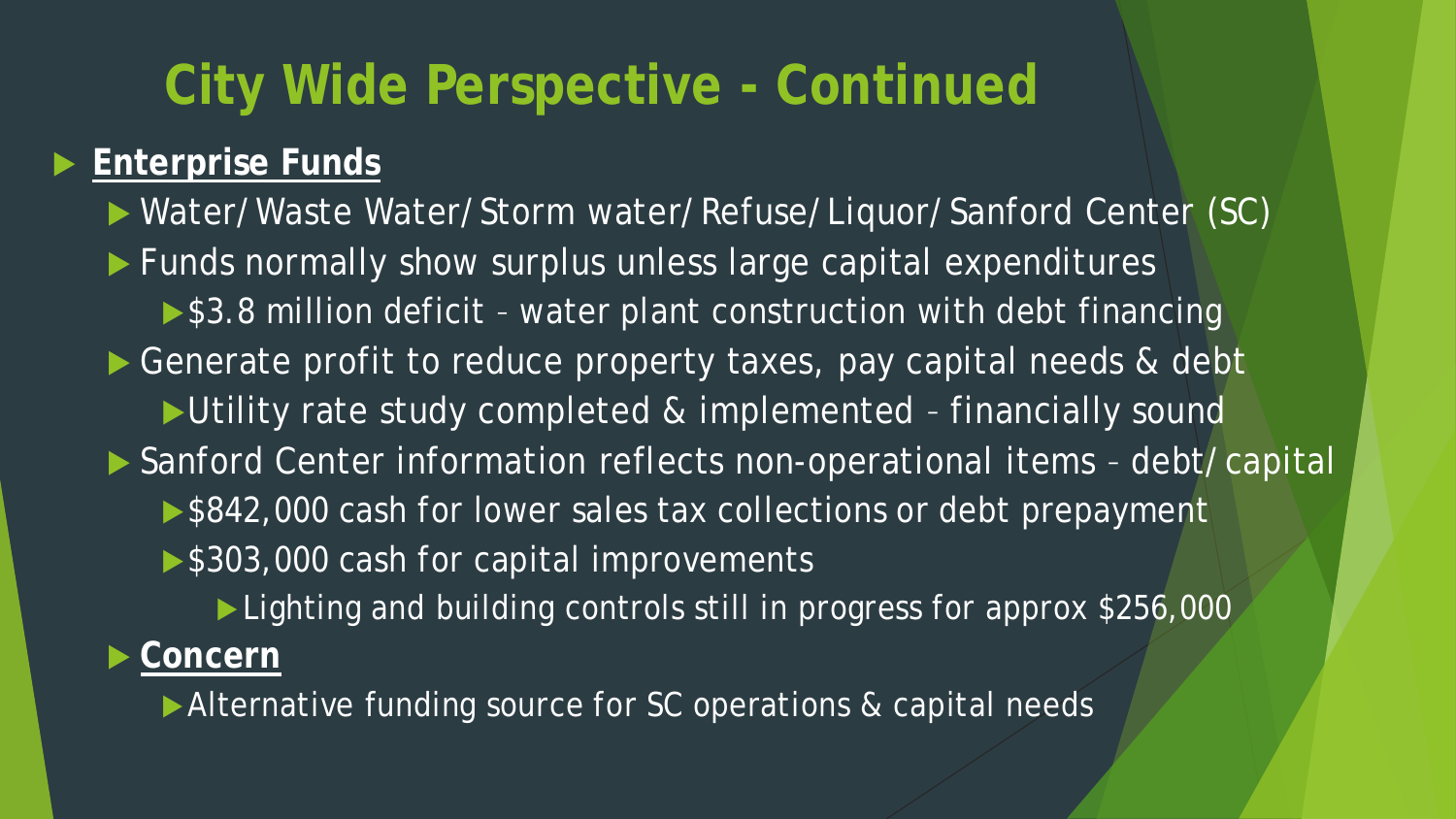# **Liquor Operations – Exhibit # 3**

Excellent first full year of operations at new store location

- Higher profit margins due to labor efficiencies of new store
- $\blacktriangleright$  11<sup>th</sup> in statewide sales including metro area stores
- Sales increase 29% over last year
	- COVID impact benefitted liquor sales across the Country
	- Excellent job by staff **concern – retain/recruitment**
- Profits contribute \$463,000 to reduce property taxes
	- ▶ 7.1% property tax savings
	- ▶ Used for special projects parks, Veterans Home, Paul & Babe, etc
- **Concern** legislation allowing liquor sales in grocery/C-stores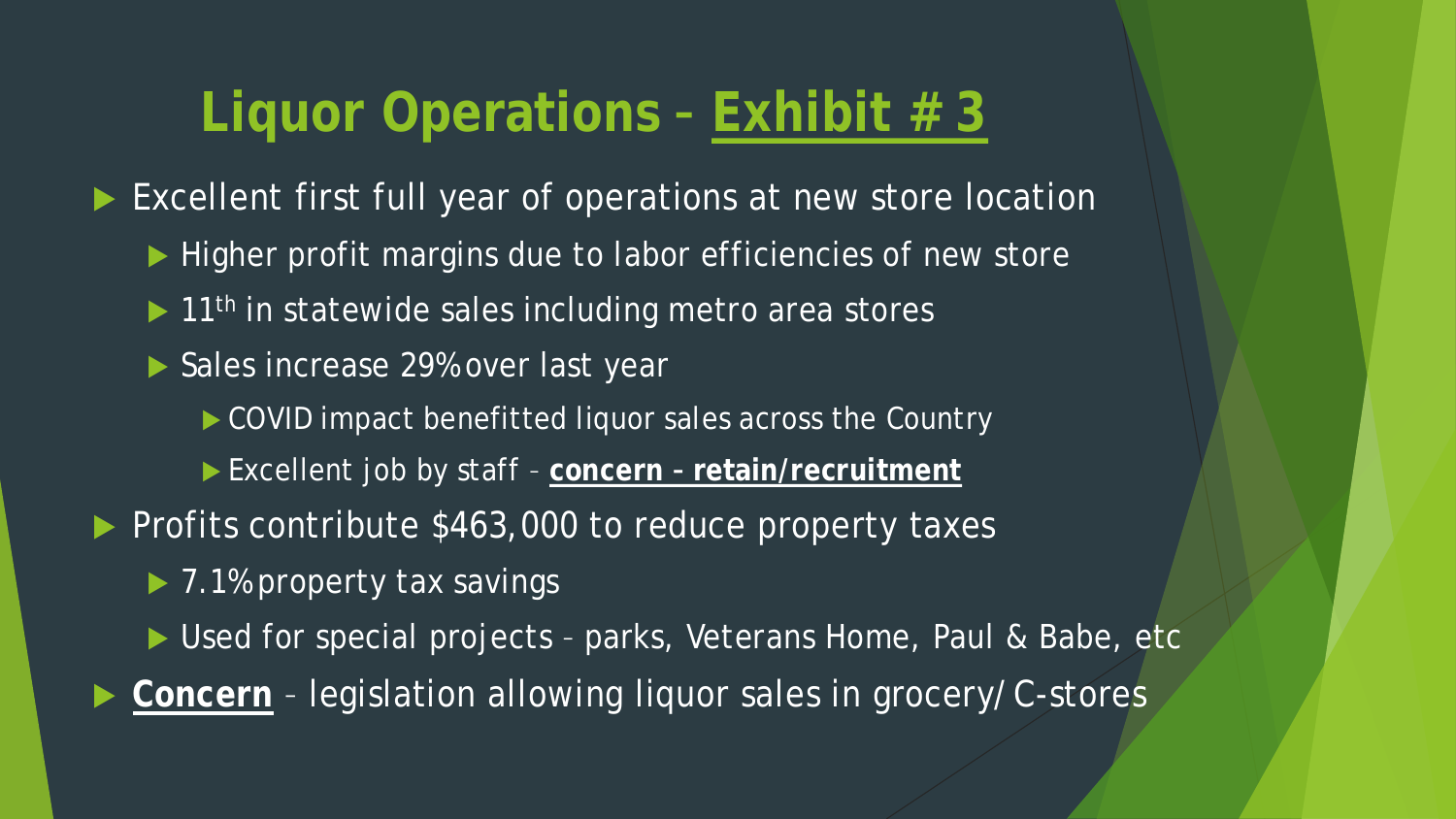# **Recommendation**

# **Resolution** to designate fund balance:

- Increase designated fund balance for cash flow and unplanned expenses to \$6,835,134 which is equal to 50% of 2021 budget to meet City policy requirements
- Undesignated fund balance @ \$642,000
	- Discuss utilization at May 10 worksession

▶ Questions

Refuse discussion & background - assign to committee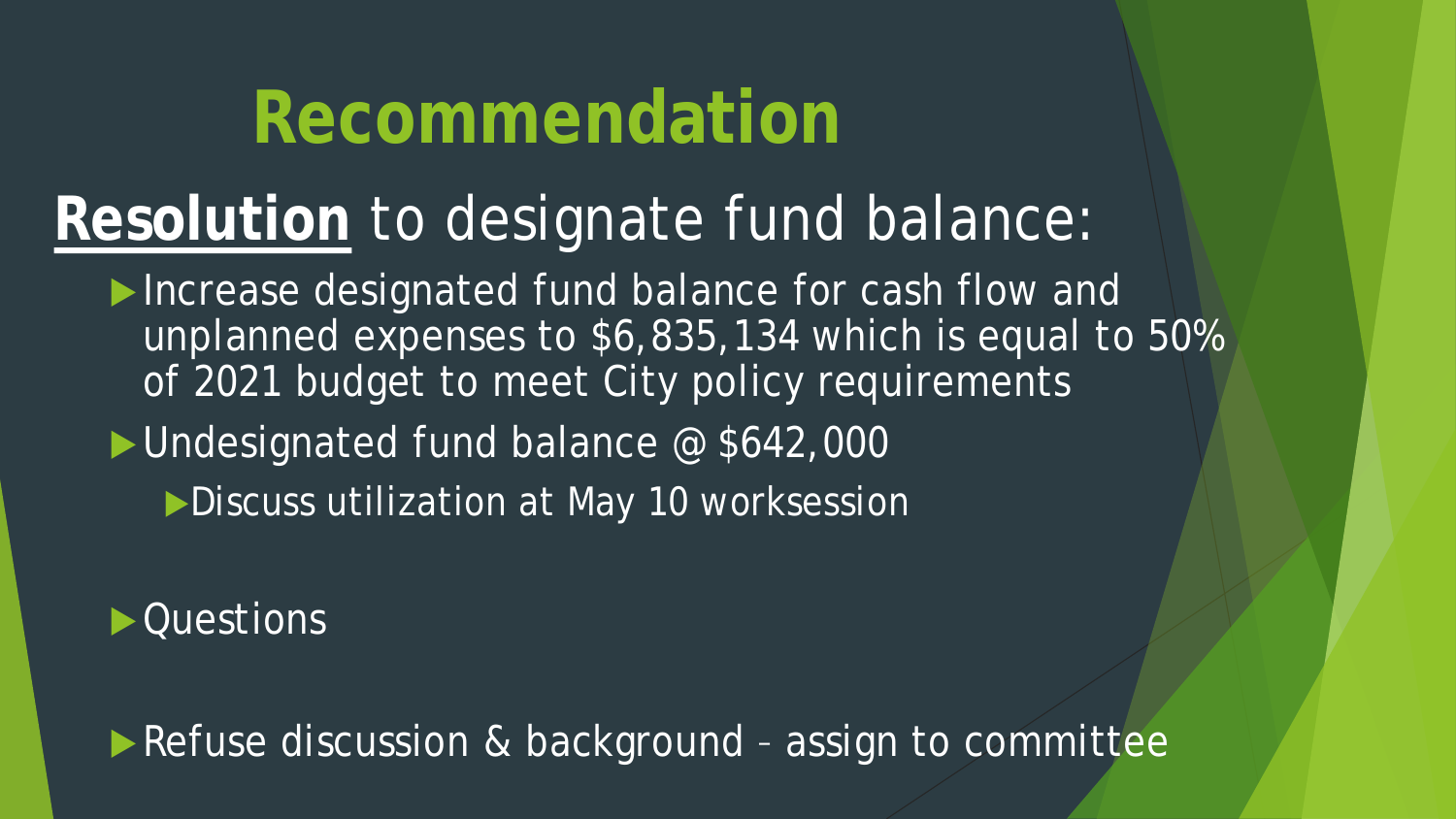|                                    | 31-Dec-20     |               |               |               |
|------------------------------------|---------------|---------------|---------------|---------------|
|                                    | <b>YTD</b>    | <b>YTD</b>    | <b>UNDER</b>  | $\frac{0}{0}$ |
| <b>DESCRIPTION</b>                 | <b>ACTUAL</b> | <b>BUDGET</b> | <b>BUDGET</b> | <b>USED</b>   |
| <b>REVENUE</b>                     |               |               |               |               |
| <b>Property Taxes</b>              | 4,813,244     | 4,823,589     | 10,345        | 100%          |
| Other Taxes & Fees                 | 1,216,653     | 1,300,200     | 83,547        | 94%           |
| Grants - COVID                     | 1,164,911     | 1,164,911     |               |               |
| Licenses & Permits                 | 74,100        | 134,500       | 60,400        | 55%           |
| Intergovernmental                  | 4,103,606     | 4,095,949     | (7,657)       | 100%          |
| Other & Interest                   | 157,829       | 180,441       | 22,612        | 87%           |
| Fire Revenue                       | 526,361       | 537,220       | 10,859        | 98%           |
| Fines                              | 105,880       | 108,500       | 2,620         | 98%           |
| <b>Internal Services/Transfers</b> | 1,824,851     | 1,766,055     | (58, 796)     | 103%          |
| <b>TOTAL REVENUE</b>               | 13,987,435    | 14,111,365    | 123,930       | 99%           |
| <b>EXPENSES</b>                    |               |               |               |               |
| <b>GOVERNMENT</b>                  |               |               |               |               |
| Council                            | 147,331       | 154,170       | 6,839         | 96%           |
| Administration                     | 417,163       | 434,892       | 17,729        | 96%           |
| Election                           | 13,911        | 19,900        | 5,989         | 70%           |
| Finance                            | 673,782       | 670,990       | (2,792)       | 100%          |
| Assessing                          | 110,495       | 111,850       | 1,355         | 99%           |
| Legal                              | 517,804       | 489,132       | (28, 672)     | 106%          |
| Joint Planning Board               | 168,001       | 172,485       | 4,484         | 97%           |
| MIS/Technology Systems             | 116,719       | 119,301       | 2,582         | 98%           |
|                                    | 2,165,206     | 2,172,720     | 7,514         | 100%          |
| <b>PUBLIC SAFETY</b>               |               |               |               |               |
| Police                             | 4,811,049     | 4,687,871     | (123, 178)    | 103%          |
| Fire & Emergency Services          | 1,154,268     | 1,188,271     | 34,003        | 97%           |
|                                    | 5,965,317     | 5,876,142     | (89, 175)     | 102%          |
| <b>STREETS</b>                     |               |               |               |               |
| <b>Streets</b>                     | 1,549,629     | 1,590,030     | 40,401        | 97%           |
| Engineering & Public Works         | 623,307       | 626,967       | 3,660         | 99%           |
| <b>GIS</b>                         | 160,477       | 170,813       | 10,336        | 94%           |
|                                    | 2,333,413     | 2,387,810     | 54,397        | 98%           |
| <b>PARKS</b>                       |               |               |               |               |
| Parks & Recreation                 | 1,274,532     | 1,299,033     | 24,501        | 98%           |
| Arena Transfer                     | 27,810        | 27,810        |               | 100%          |
| Library                            | 207,038       | 213,863       | 6,825         | 97%           |
|                                    | 1,509,380     | 1,540,706     | 31,326        | 98%           |
| <b>MISCELLANEOUS</b>               |               |               |               |               |
| <b>Cable Access Operations</b>     | 194           | 2,200         | 2,006         | 9%            |
| Greater Bemidji                    | 30,000        | 30,000        |               | 100%          |
| Contingencies                      | 55,915        | 55,005        | (910)         | 102%          |
| Transportation                     | 1,564         | 1,500         | (64)          | 104%          |
| Transfers                          | 326,782       | 326,782       |               | 100%          |
| Sanford Center Operating Transfer  | 506,655       | 506,655       |               | 100%          |
|                                    | 921,110       | 922,142       | 1,032         | 100%          |
| <b>TOTAL EXPENSES</b>              | 12,894,426    | 12,899,520    | 5,094         | 100%          |
|                                    |               |               |               |               |

#### **GENERAL FUND BUDGET REPORT**

Exhibit 1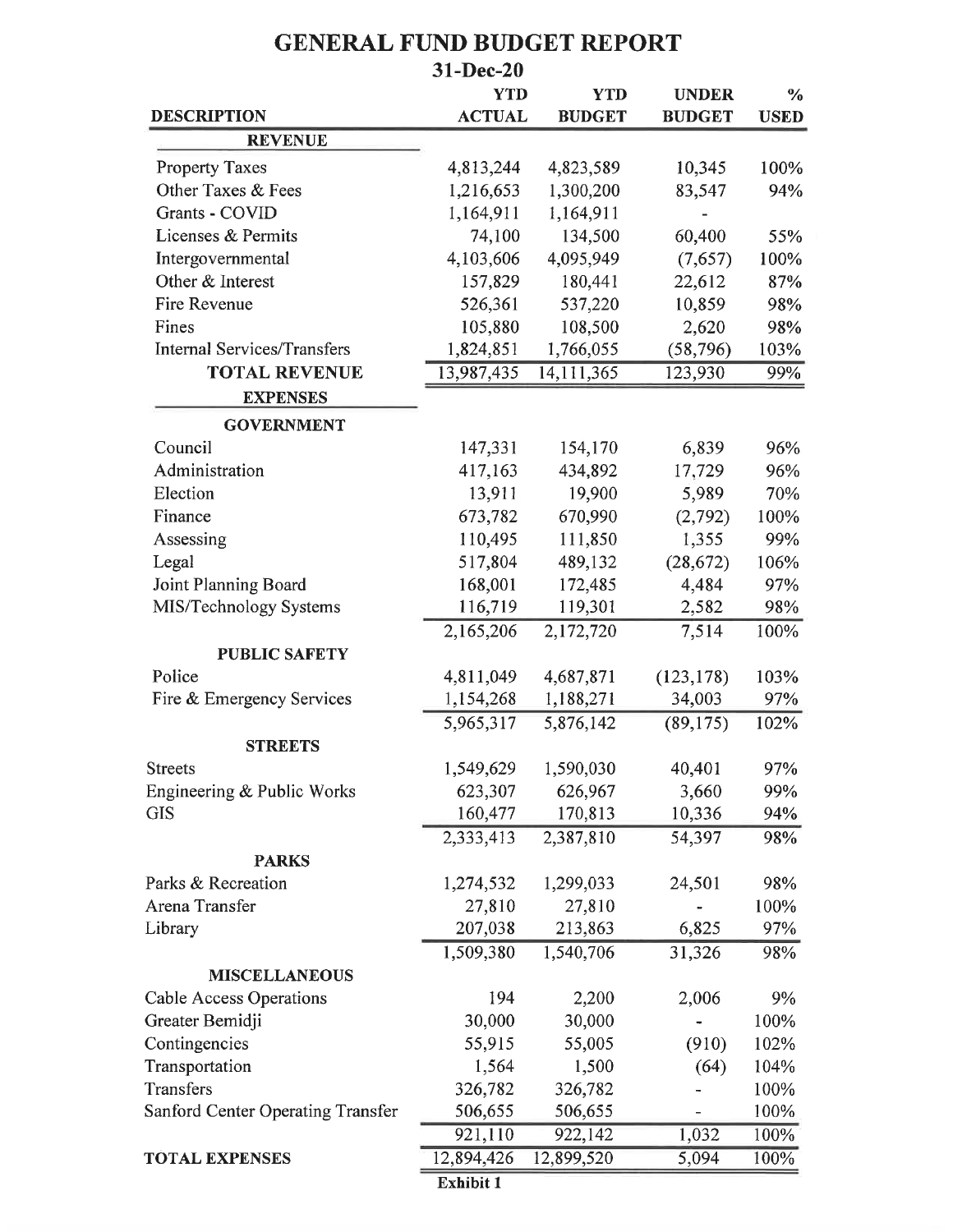#### **CITY OF BEMIDJI** 2020 CITY WIDE FUND SUMMARY

|             |                         |                |                |                | 12/31/2020     |
|-------------|-------------------------|----------------|----------------|----------------|----------------|
|             |                         | <b>Actual</b>  |                | Revenue>       | <b>CASH</b>    |
| <b>FUND</b> | <b>DESCRIPTION</b>      | <b>Revenue</b> | <b>Expense</b> | <b>Expense</b> | <b>BALANCE</b> |
| $-101$      | <b>GENERAL FUND</b>     | 13,987,435     | 12,894,426     | 1,093,009      | 8,399,092      |
|             | Various SPECIAL REVENUE | 4,040,279      | 4,439,798      | (399, 519)     | 4,263,533      |
|             | Various DEBT SERVICE    | 1,672,517      | 3,838,819      | (2, 166, 302)  | (223, 811)     |
|             | <b>ENTERPRISE FUNDS</b> |                |                |                |                |
| 601         | <b>Water/Sewer</b>      | 6,146,115      | 9,939,554      | (3,793,439)    | 8,319,408      |
| 602         | <b>Storm Water</b>      | 1,414,861      | 1,347,196      | 67,665         | 2,115,324      |
| 603         | Refuse                  | 608,018        | 635,336        | (27, 318)      | 908,740        |
| 604         | Sanford Center          | 2,856,874      | 2,621,865      |                | 1,145,747      |
| 609         | Liquor                  | 8,467,841      | 7,992,252      | 475,589        | 1,347,293      |
|             | Total                   | 19,493,709     | 22,536,203     | (3, 277, 503)  | 13,836,512     |
|             | <b>GRAND TOTAL</b>      | 39,193,940     | 43,709,246     | (4,750,315)    | 26,275,326     |
|             |                         |                |                | 12/31/19 Cash  | 30,706,761     |
|             |                         |                |                | Decrease       | (4, 431, 435)  |

#### **EXHIBIT 2**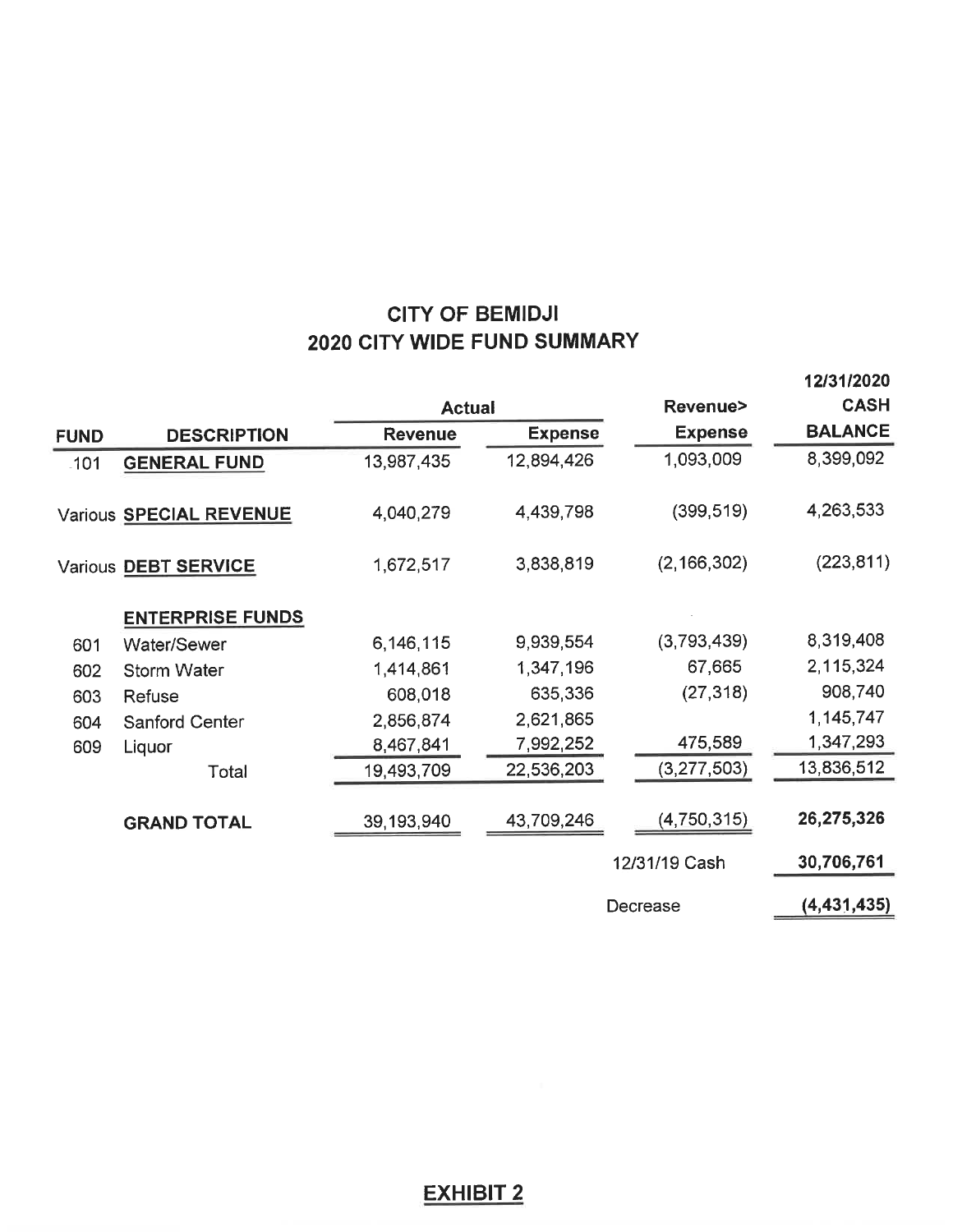### **CITY OF BEMIDJI LIQUOR OPERATIONS**

| <b>DESCRIPTION</b>                                   | 2018                   | 2019                                |              | 2020       |
|------------------------------------------------------|------------------------|-------------------------------------|--------------|------------|
|                                                      |                        |                                     |              |            |
| <b>SALES</b>                                         | 6,039,402              | 6,509,736                           |              | 8,423,238  |
| <b>COST OF GOODS</b>                                 | 4,260,060              | 4,501,328                           |              | 5,870,524  |
| <b>GROSS PROFIT</b>                                  | 1,779,342              | 2,008,408                           |              | 2,552,714  |
| <b>GROSS PROFIT %</b>                                | 29.5%                  | 30.9%                               |              | 30.3%      |
| <b>OPERATING EXPENSES</b>                            | 1,234,948              | 1,328,570                           |              | 1,555,162  |
| <b>OPERATING PROFIT</b>                              | 544,394                | 679,838                             |              | 997,552    |
| <b>OPERATING PROFIT %</b>                            | 9.0%                   | 10.4%                               |              | 11.8%      |
| <b>OTHER EXPENDITURES</b>                            |                        |                                     |              |            |
| Transfers to General Fund & admin costs              | (450, 758)             | (450,758)                           |              | (462, 758) |
| Veterans Home repayment to Construction Fund         |                        |                                     |              | (50,000)   |
| <b>Energy Savings/Facilities transfer</b>            |                        |                                     |              | (12, 646)  |
| <b>Store Improvements/Equipment</b>                  | (12, 563)              | (30, 580)                           |              | (9,930)    |
| <b>New Store construction/Land Acquistion</b>        | (2,796,779)            | (572, 343)                          |              |            |
| <b>Bond Payments</b>                                 |                        | (174, 019)                          |              | (256, 563) |
| <b>Street Project City assessments</b>               | (57, 652)              |                                     |              | (24, 671)  |
| <b>Total</b>                                         | (3,317,752)            | (1,227,700)                         |              | (816, 568) |
| Cash @ Year End                                      | \$2,334,814            | \$1,080,750                         | <sup>S</sup> | 1,347,293  |
| <b>Restricted/Committed cash per bond resolution</b> |                        |                                     |              |            |
| <b>Reserves</b>                                      | (259, 813)             | (259, 813)                          |              | (259, 813) |
| <b>Repairs/Future Improvements</b>                   | (185,000)              | (185,000)                           |              | (185,000)  |
| Debt service plus 2021 Jan debt pymts                | (432, 582)             | (451,781)                           |              | (532, 585) |
| <b>Remaining construction costs</b>                  | (1, 140, 388)          | (121, 387)                          |              |            |
| Unrestricted/available cash                          | 317,031<br>$\mathbf S$ | 62,769<br>$\boldsymbol{\mathsf{S}}$ | $\mathbf{s}$ | 369,895    |

#### **EXHIBIT 3**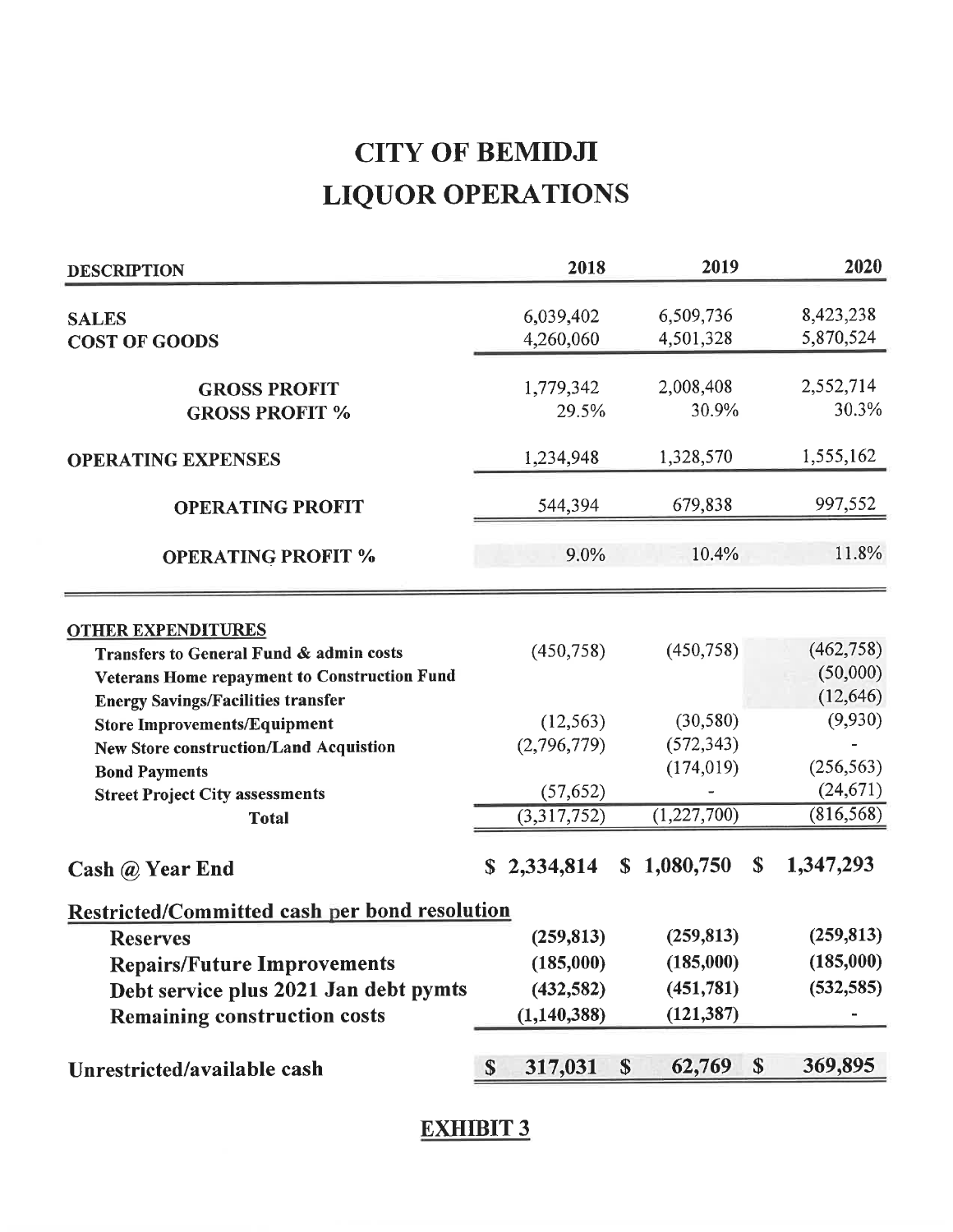#### **Construction Reserves Current & Potential Projects** Within the next 1-5 years

- 1. Allocation to 2022 Street Renewal Program \$150,000
- 2. City share of 23rd Street & Middle School Drive Trail (2022) \$110,000
- 3. City Share of MnDOT Improvements to T.H. 197 NW = \$200,000
- 4. City share of Division Street Trail from downtown to Jefferson Roundabout  $(2026) - $115,000$
- 5. Paving of Elliot Road \$700,000
- 6. Future MnDOT Replacement of City Traffic Signals (city share) = \$200,000
- 7. ADA Improvements to city parking lots or exterior buildings = \$150,000
- 8. Painting of Street Light Poles = \$50,000
- 9. City share of MnDOT Improvements at T.H. 71 & Hannah Avenue Roundabout (2022) = \$320,000 \$270,000 is in existing CIP for tax levy, but this could be changed to reserves if you wish.

#### \$1,995,000 TOTAL COST

### **Exhibit 4**